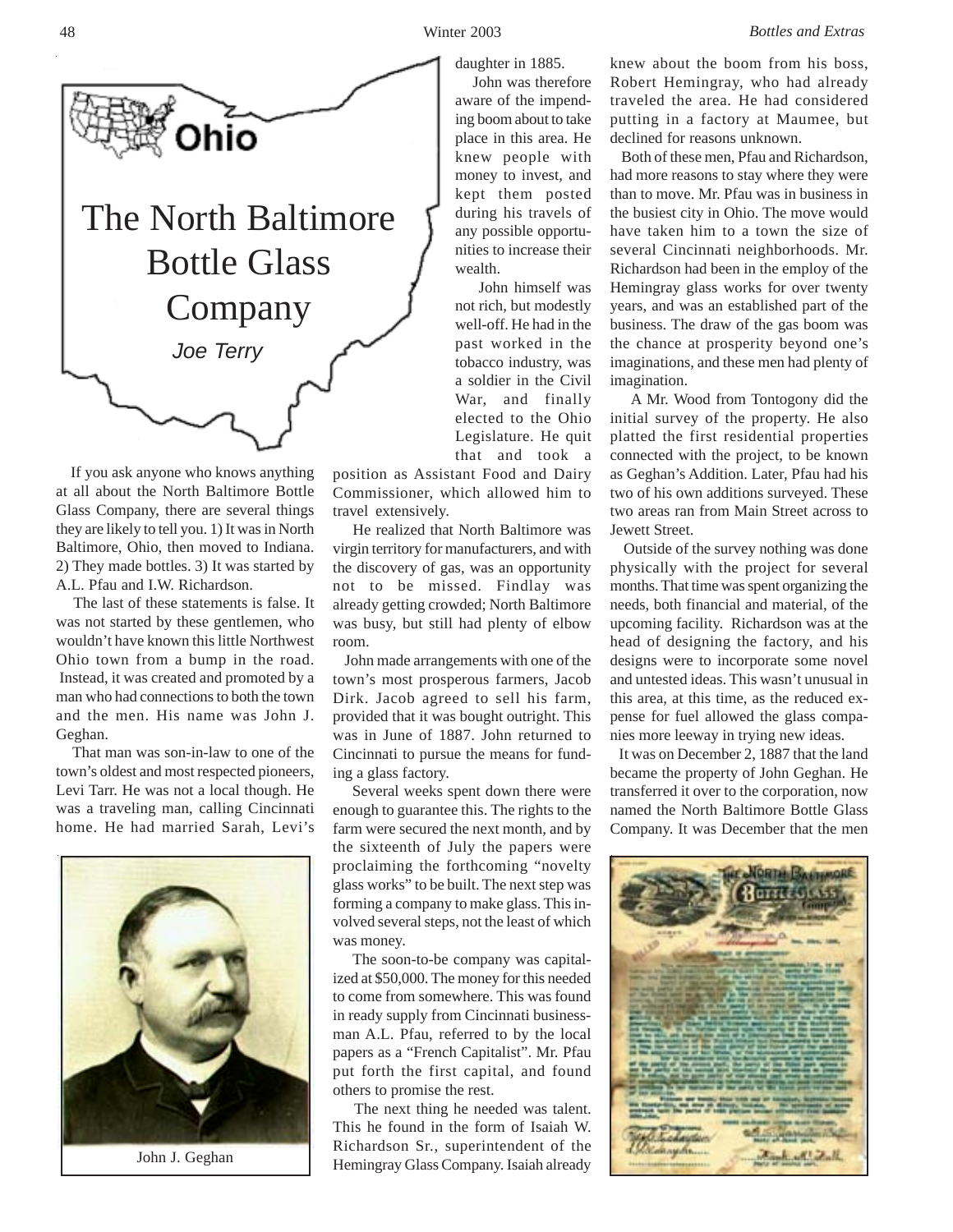## *Bottles and Extras* Winter 2003

involved started descending down upon North Baltimore. Mr. Pfau, and his family moved down to temporary quarters, as did the Richardsons. Isaiah was delayed in his arrival by illness. A complaint of pneumonia put him to bed, and doctors wouldn't allow him to travel for weeks. His family remained in Cincinnati until May of 1888.

 A temporary office was put in with Frank Taylor, the firm's local lawyer, in November, so that all correspondence could be handles promptly. Work began on the foundation in December, with gas pipe laid in a few weeks later to provide heat for the construction crews. The first job was removing the top soil. It was known that the limestone bedrock was just a few feet below the surface here. Plans called for building the facility right on top of it.

 This wasn't the only novel feature of the factory. The entire lower lever was occupied by annealing ovens, which comprised the outer walls of the structure. These ovens were specifically for beer and soda bottles, which were thicker than most other glass receptacles. The factory was also going to turn out thousands of fruit jars, mostly of the Mason variety. These would be annealed on the same floor as the furnace. The lesser thickness of the jars required less heat and time to anneal, hence



the dual set of ovens.

 There was more to do at the construction site than just raising a building. There was only one railroad in North Baltimore, the Baltimore and Ohio. The factory site was over a half-a-mile away to the north. The railroad was willing to connect them to the tracks, but refused to put in so extensive of a siding. Mr. Pfau put a crew of ten men onto the problem. They set to work making ties and grading the surface. The railroad met them part way by laying the rails, and putting in the switch. Once installed, the flow of building materials increased dramatically.

 One of the largest single components shipped to the rapidly rising factory was the iron smoke stack. Once assembled, the stack was 60-feet long; when installed it rose 80-feet above the ground. This immense ferrous pipe was constructed in Findlay. It remained the tallest object in town until the Zihlmann factory was built.

 As work progressed on the buildings, so to did the organization of the firm. Mr. Pfau was originally going to fill the position of secretary, and Mr. Richardson that of president. This was soon changed; Mr. Pfau became president, Mr. Geghan became vice-president, and Mr. Richardson took that which he was suited for – superintendent. The first secretary of the firm was M.B. Waldo, a position he essentially bought.

 Mr. Waldo was head cashier of the People's Bank. He had wished to purchase stock in the bottle works. His wish was granted, and a transfer of ten thousand dollars bought him a seat on the top. It was not stated if this money was his personally, or the bank's. As the bank later went in bankruptcy due to improper financial dealings, the latter is quite possible. His position with the glass works was later filled by R.C. Wilson, and later still by Isaiah W. Richardson Jr.

 The factory was up and running the first week of May, 1888. The same week the notice was given that blowing would commence, Mr. Pfau announced that another, totally separate glass factory would build on the site. This was to be the Enterprise Glass Company, manufacturers of window glass.

 The bottle works started their blowing on fruit jars, presumably Mason's Patent jars. They were some filling orders for beers; both blob and crown tops, sodas; especially Hutchinson style, mineral waters, and carboys. There was talk initially Chas. Westerholm, Chicago, Ill Close-up of Westerholm embossing

of manufacturing telegraph insulators, as this was a specialty at Hemingray. No evidence suggests that any were ever made here; if they were, then they did not carry the company's identification mark.

 All of the North Baltimore Bottle Glass Company's standard molds were carved with a miniature "NBBG Co", placed on the rear heel of the bottle.

 Private molds were different, and carried no distinguishing mark. For example, Frank J. Cheney, a Toledo, Ohio druggist/medicine manufacturer, had his bottles made in North Baltimore. In one year alone, the bottle works churned out nearly 500,000 of the 4-ounce Hall's Catarrh Cure bottles.

 The blowers could turn out a reported 125 gross of fruit jars in a day. To put that in perspective, that comes to 18,000 hand blown jars. There were, at the time of the report, 60 blowers employed. That comes to 300 jars per man per day. If that were to be carried through a whole season, it would add up to nearly 4,000,000 jars, in addition to everything else they made.

 Volume was important to Mr. Pfau, who preferred dealing with carload lots of bottles than smaller orders. Eventually, much of their business came from major brewers and bottlers in cities like Philadelphia, Chicago, and Milwaukee.

 Officers were elected in January 1892. Albert Pfau retained his position as president, and also handled the secretary's position. Joseph F. Jewett was elected to the vice-president's station, Isaiah Richardson Sr. remained manager, and his son I.W. Richardson Jr. was made